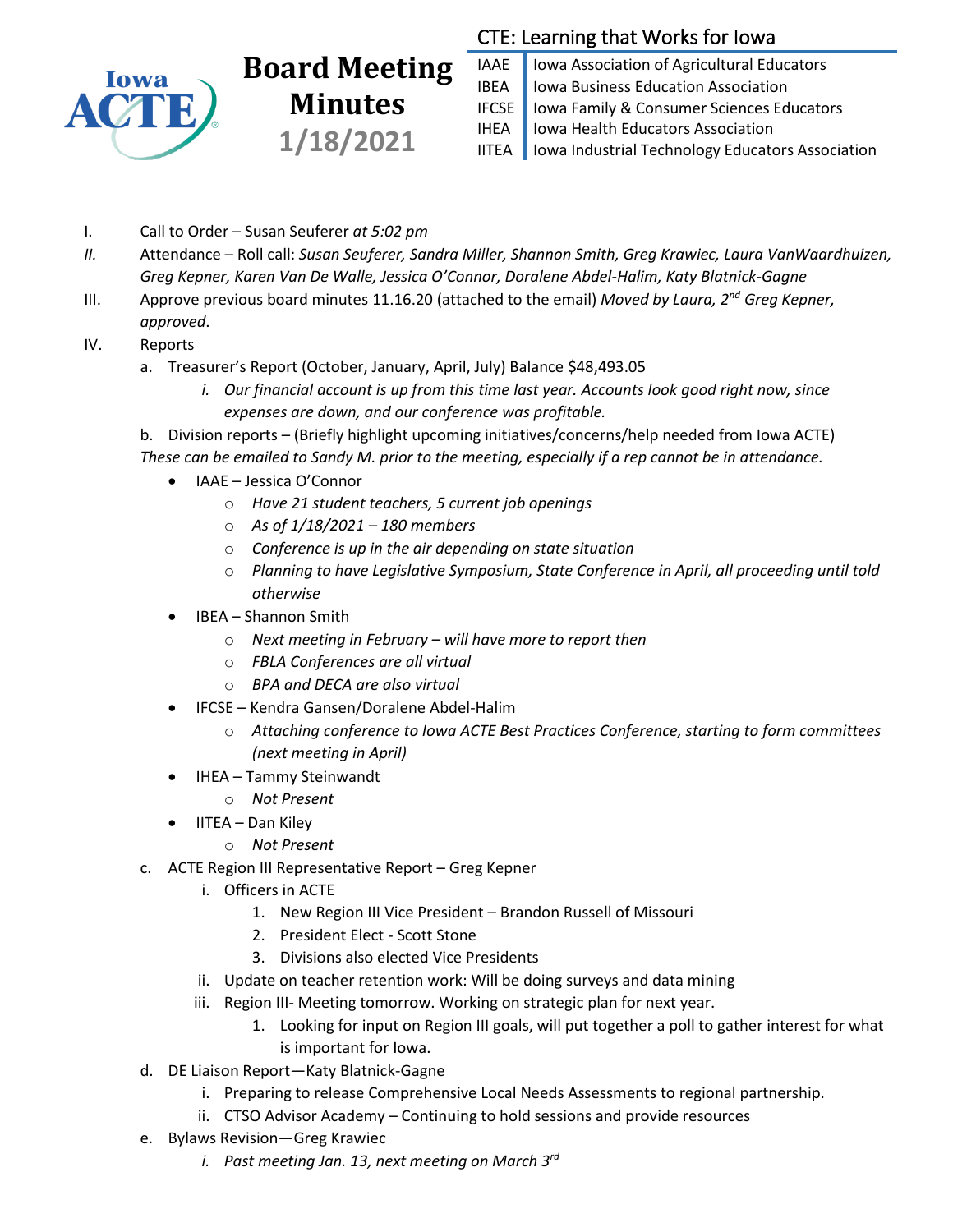- *ii. 1/3 of the way through revisions*
- f. Unified Membership—Katy Blatnick-Gagne
	- *i. Will be having a meeting next week with ACTE rep. and several from Iowa*
	- *ii. Need to see how this will impact Iowa.*
- g. Executive Director Report Sandy Miller
	- *i. IITTA (Industrial Tech) submitted 31 members*
	- *ii. 2020 Iowa award recipients may update their Region III application in awards portal till March 1*
	- *iii. Biennial Report was filed with Iowa Secretary of State 1/11/2021*
	- *iv. VISION.*
		- *1. CareerTech VISION– Meetings were held a week before VISION, Iowa received the QAS (Quality Association Standard) award, many worthwhile sessions were presented.*
	- *v. September Conference – wait until teachers get the vaccine and see what happens with covid*
		- *1. Face to Face date: September 21, 2021*
		- *2. Can make virtual or hybrid*
	- *vi. CTE Day at the capitol/ CTE Month*
		- *1. February as CTE month Proclamation was signed by Governor Reynolds.*
	- *vii. Work Based Learning Conference: April 29-30*
- h. Membership Report Sandy Miller
	- *i. 365 Affiliated and Associate members. Down about 125 members from this time last year*
	- *ii. Health numbers are concerning, must have at least 10 to be in good standing. Waiting for membership from their division after their webinars.*
- i. CTE Day at the Capitol Laura, Anna, Susan
	- *i. Looking for alternatives to in person*
	- *ii. Laura, Anna, Jessica, Susan and Sandy will be meeting soon*
	- *iii. Focus on a few weeks in February to complete a campaign for CTE month*
- V. Unfinished Business:
	- a. VISION Feedback from anyone who attended?
		- *i. All sessions now available online*
- VI. New Business:

Program of Work:

- a. Member Value and Engagement
	- i. Biennial Report Due  $3/31/21$  (Sandy filled  $1/11/21$ )
	- ii. State Award Nominations due 9/1/21
	- iii. State Leaders Perception Survey Sandy M *Submitted*
- b. Professional and Leadership Development
	- i. Iowa and ACTE Annual Hybrid Work-Based Learning (WBL) Conference Sandy M
		- 1. April 29-30, 2021, FFA Enrichment Center
		- 2. What should engagement look like. Sandy will see what might be possible for us to do for around \$100
	- ii. Region III Conference -Minnesota Greg, Sandy M
		- *1. Hopefully in June*
- c. Advocacy and Awareness
	- i. National Policy Seminar –week of February 22 (online), \$125 for ACTE member, \$50 per student
		- *1. Thought: Attempt to set up meetings virtual with senators and representatives or wait until next year?*
		- *2. New potential goal: Visit senators and representatives while they are physically in Iowa*
- d. Strategic Partnerships